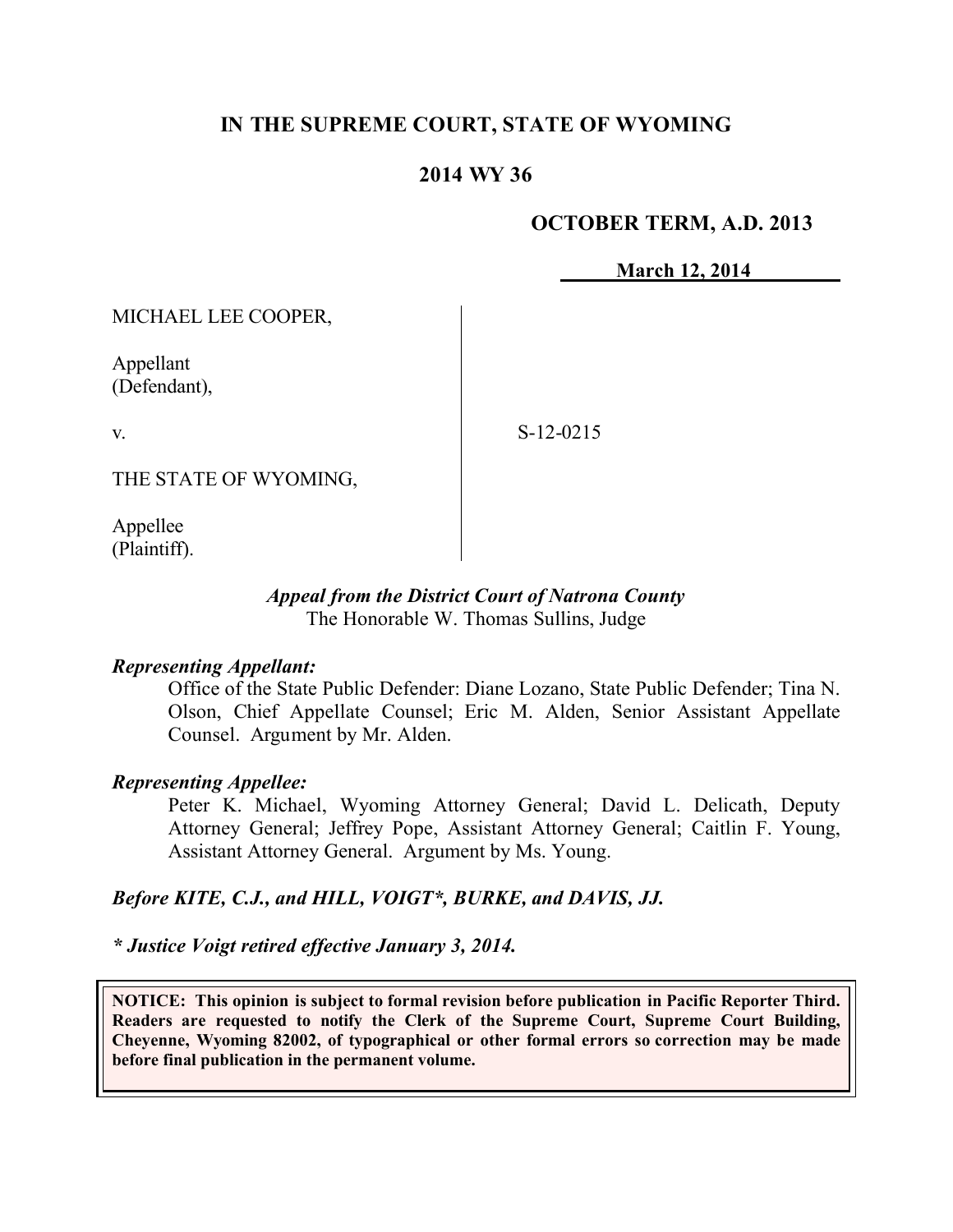## **KITE, Chief Justice.**

[¶1] Mr. Cooper challenges his conviction for aggravated assault by threatening to use a drawn deadly weapon. He asserts his trial counsel was ineffective because she failed to call an expert witness; the district court improperly instructed the jury on the law of self defense; and there was insufficient evidence of a threat to support the jury's guilty verdict. We conclude there was sufficient evidence to support the jury's verdict but that Mr. Cooper did not receive effective assistance of counsel and the jury was improperly instructed on self defense. We, therefore, reverse and remand for a new trial.

### **ISSUES**

[¶2] Mr. Cooper presents the following issues on appeal:

- I. Was Mr. Cooper denied his constitutional right to effective assistance of counsel?
- II. Was the jury improperly instructed on the law?
- III. Was the evidence sufficient to support the jury's verdict on the crime charged?

Though stated in more detail, the State presents similar issues.

### **FACTS**

[¶3] On July 9, 2011, Mr. Cooper and his friends, Shantel Webb, Tom Hinckley and Colby Davis, spent the afternoon drinking and then attended the Central Wyoming Fair in Casper, Wyoming. They got into an altercation with Josh Rodabaugh (Josh) and Michael Sanchez over a carnival game, and law enforcement directed all of them to leave the fairgrounds.

[¶4] Mr. Cooper and his friends returned to Mr. Cooper's residence, which was located close to the Loaf and Jug on Poplar Street. In the meantime, Josh and Mr. Sanchez called Josh's father, Ronald "Kirk" Rodabaugh (Kirk), to come and pick them up because they had two flat tires. They stopped at the Loaf and Jug so Kirk could get some iced tea.

[¶5] Ms. Webb and Mr. Davis decided to walk from Mr. Cooper's house to the Loaf and Jug for cigarettes. Josh confronted them, and a shouting match ensued. Kirk witnessed what was happening and began yelling as well. He also asked the store clerk to call the police and directed Ms. Webb and Mr. Davis to wait for the officers to arrive. They ignored his command and began walking back to Mr. Cooper's house.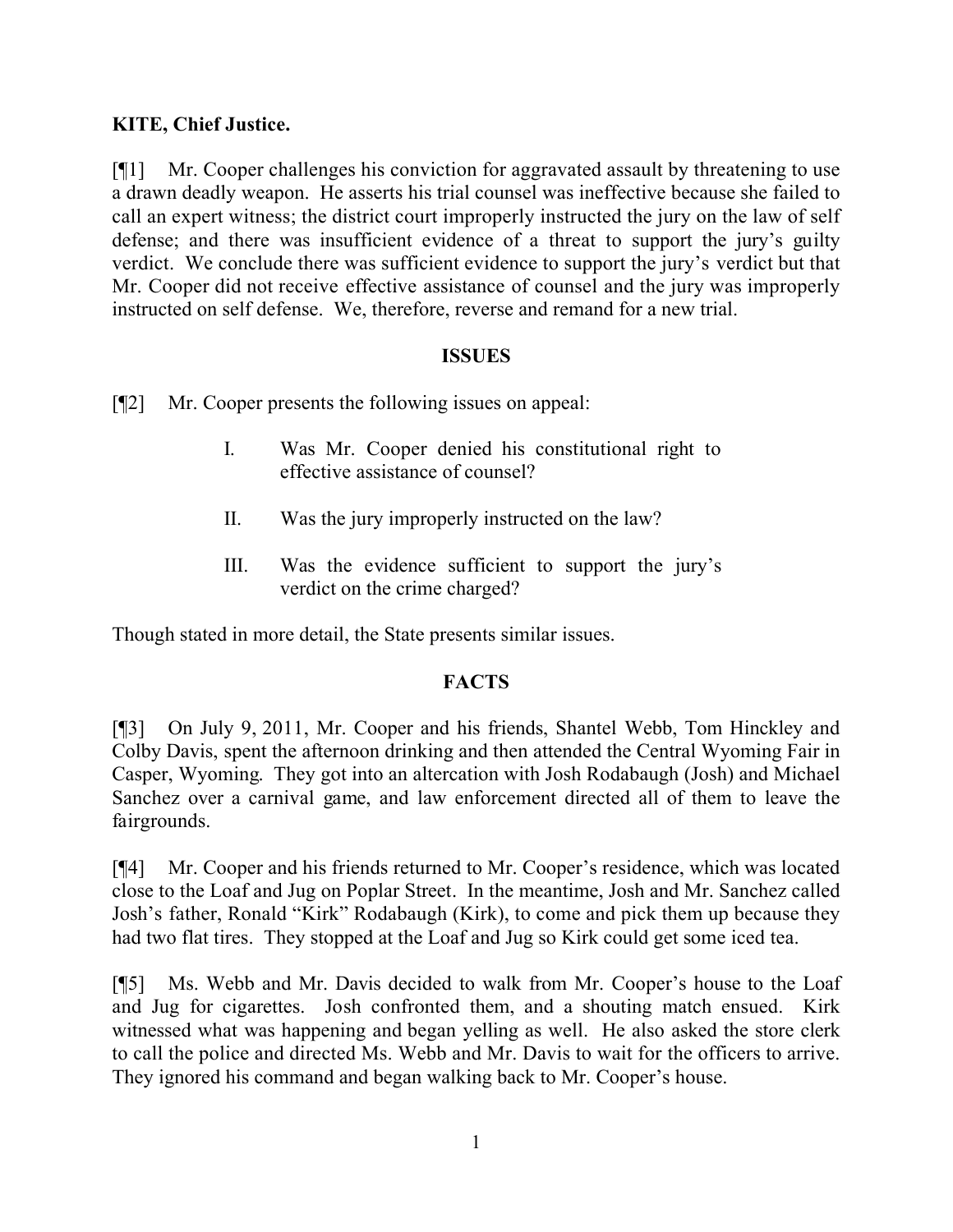[¶6] While the argument was going on, Mr. Cooper and Mr. Hinckley also decided to go the Loaf and Jug, and Mr. Cooper retrieved some money and a gun from his residence. They met up with Ms. Webb and Mr. Davis and all four of them started walking back to Mr. Cooper's residence.

[¶7] The Rodabaughs got back into their car, with Kirk driving, and began looking for the Cooper group. Kirk located them and drove toward them. Although the timing of the events was contested, it was undisputed that Kirk drove toward Mr. Cooper, Mr. Cooper brandished a gun and shot into the windshield twice, and Kirk hit Mr. Cooper with the car. Mr. Cooper shot a third time as he lay upon the hood of the car. Kirk then stopped the car, causing Mr. Cooper to fall off, drove forward again and pinned Mr. Cooper underneath the car and next to a fence. Kirk got out of the car and Mr. Cooper told him to get the car off of him. Kirk refused and Mr. Cooper shot three more times from under the car, hitting Kirk in the calf once.

[¶8] Law enforcement arrived and both Kirk and Mr. Cooper were transported to the hospital. Kirk was treated for the gunshot wound, and Mr. Cooper had numerous injuries including a broken collarbone, broken back and punctured lung. After interviewing the witnesses and conducting an investigation, the State charged Mr. Cooper with aggravated assault and battery for threatening Kirk with a drawn deadly weapon. Mr. Cooper claimed he had acted in self defense.

[¶9] The matter was tried to a jury, which returned a guilty verdict. After Mr. Cooper was sentenced, he filed a timely notice of appeal. Mr. Cooper's original trial counsel withdrew and new counsel was appointed to represent him. New counsel filed a W.R.A.P. 21 motion for a remand, claiming that trial counsel did not effectively present his self defense claim because she failed to retain an expert to testify about the distance between the car and Mr. Cooper.

[¶10] We granted a partial remand for an evidentiary hearing on his ineffective assistance of counsel claim. At the hearing, defense appellate counsel questioned Mr. Cooper, his trial counsel and Gregory Taylor, an investigator and former law enforcement officer who was trained in accident reconstruction. Mr. Taylor testified that, based upon the information in the record and his investigation, Kirk's car was just inches from Mr. Cooper when he fired the first two rounds. The district court issued its findings of fact and conclusions of law, ruling that trial counsel was effective.

# **DISCUSSION**

# *1. Sufficiency of the Evidence*

[¶11] We begin our discussion of this case with an analysis of the sufficiency of the evidence to support the jury's guilty verdict. If the evidence was legally insufficient to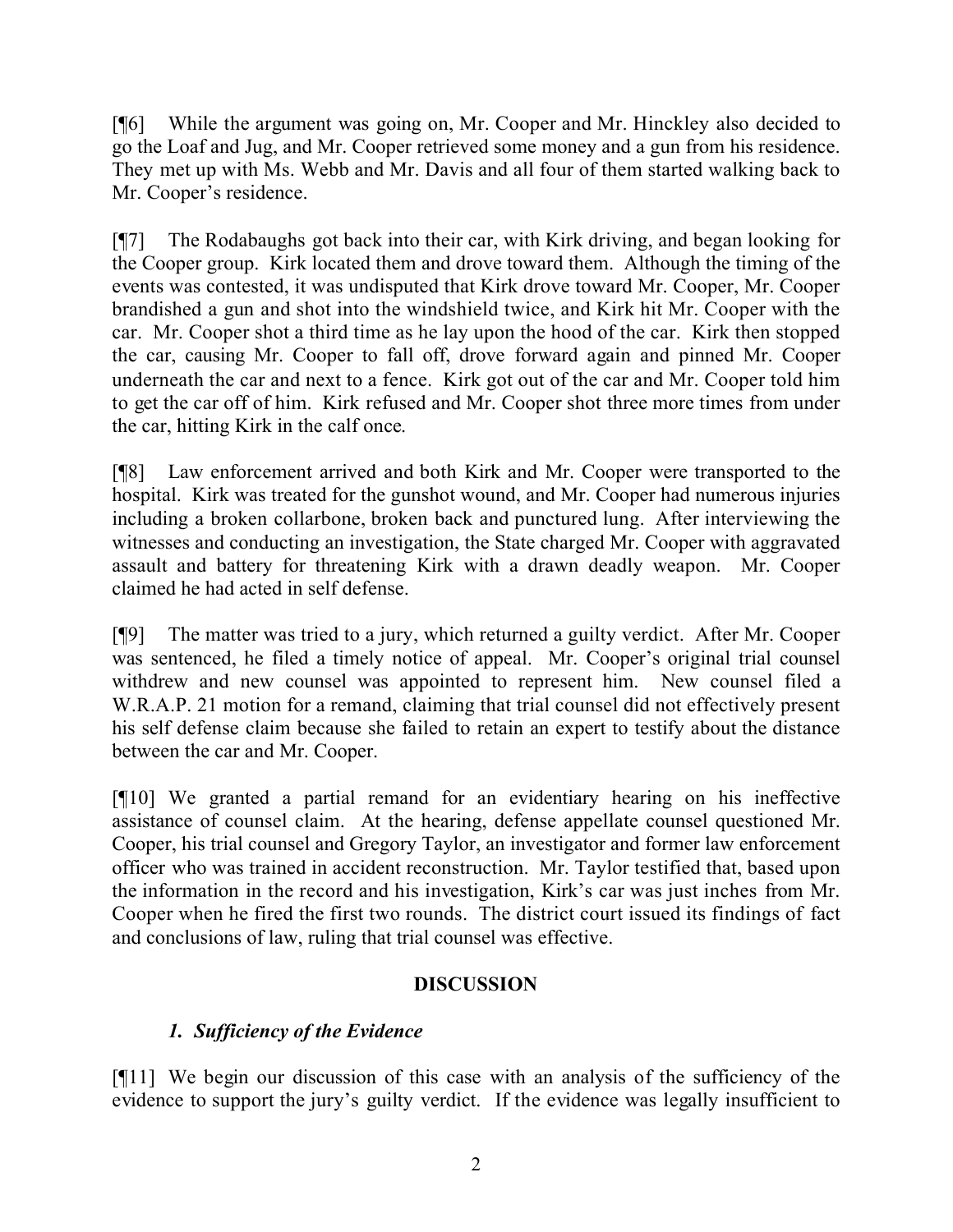support a conviction, an order directing entry of a judgment of acquittal is the only just remedy. *Ken v. State,* 2011 WY 167, ¶ 17, 267 P.3d 567, 572 (Wyo. 2011). The Double Jeopardy clause of the United States and Wyoming constitutions would prohibit a retrial under those circumstances. U.S. Const., Amend. 5; Wyo. Const. Art. 1, § 11. *See also Ken,* ¶ 17, 267 P.3d at 572; *Tanner v. State,* 2002 WY 170, ¶ 17, 57 P.3d 1242, 1247 (Wyo. 2002); *Burks v. United States,* 437 U.S. 1, 18, 98 S. Ct. 2141, 2150, 57 L. Ed. 2d 1 (1978).

[¶12] In reviewing a sufficiency of the evidence claim:

we examine and accept as true the State's evidence and all reasonable inferences which can be drawn from it. We do not consider conflicting evidence presented by the defendant. We do not substitute our judgment for that of the jury; rather, we determine whether a jury could have reasonably concluded each of the elements of the crime was proven beyond a reasonable doubt.

*Ken,* ¶ 19, 267 P.3d at 572, quoting *Daves v. State,* 2011 WY 47, ¶ 30, 249 P.3d 250, 259 (Wyo. 2011). *See also Grimes v. State,* 2013 WY 84, ¶ 8, 304 P.3d 972, 975 (Wyo. 2013).

[¶13] Mr. Cooper was convicted of aggravated assault and battery under Wyo. Stat. Ann. § 6-2-502(a)(iii) (LexisNexis 2013):

> (a) A person is guilty of aggravated assault and battery if he:

\* \* \* \*

(iii) Threatens to use a drawn deadly weapon on another unless reasonably necessary in defense of his person, property or abode or to prevent serious bodily injury to another[.]

[¶14] Mr. Cooper claims the evidence was insufficient on the "threatens to use" element of the crime. The district court instructed the jury on the definition of "threatens to use" as follows:

> "Threatens to use" means more than mere presence of a weapon. The phrase "threatens to use" requires proof beyond a reasonable doubt of an actual threat of physical injury during the act of employing a deadly weapon.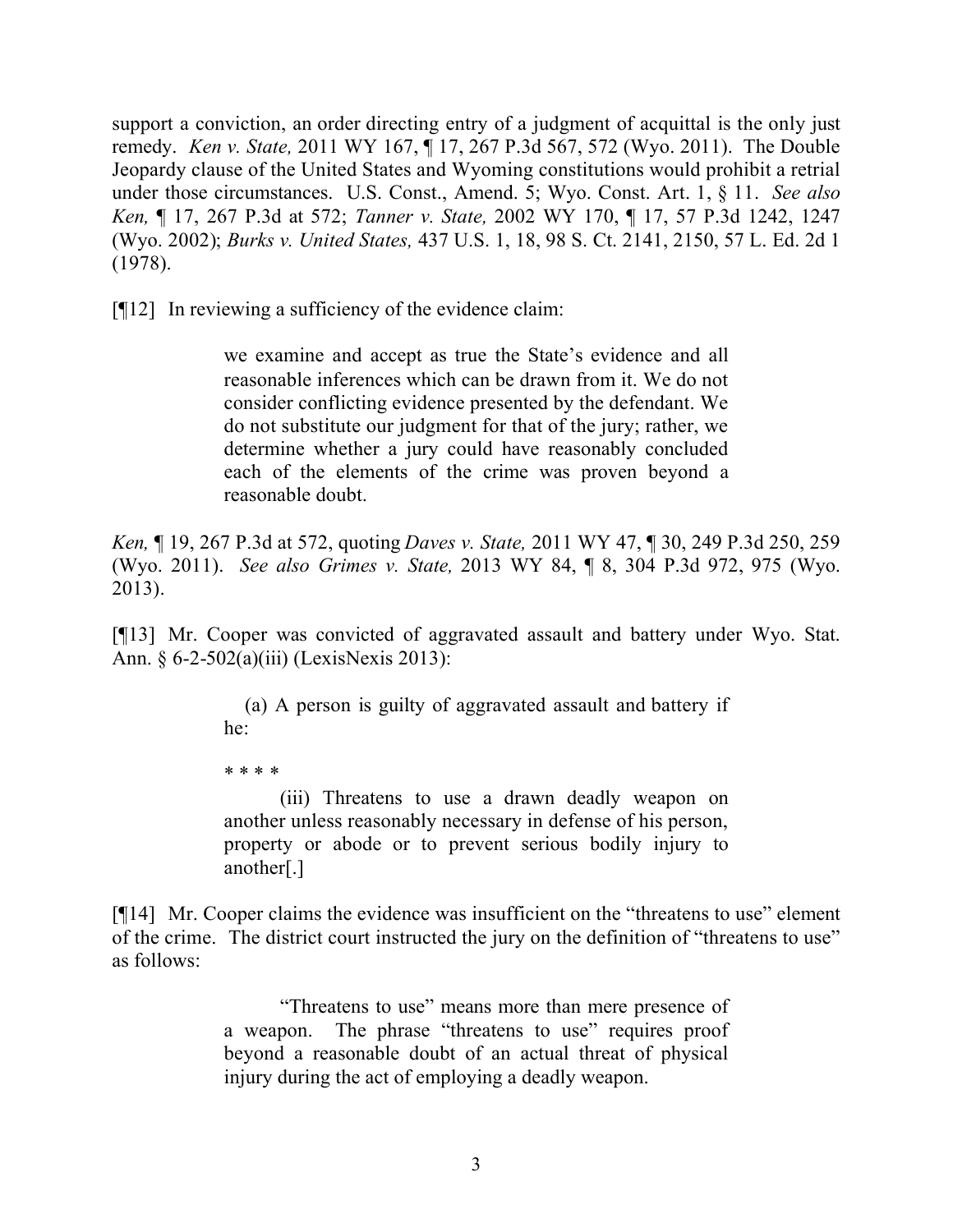A threat may be expressed by words or acts or a combination of words and acts.

[¶15] Mr. Cooper does not challenge this instruction, and it is consistent with our precedent. This Court defined "threatens to use" in the context of aggravated assault and battery under  $\S$  6-2-502(a)(iii) as "an actual threat of physical injury during the act of employing a deadly weapon." *Johnston v. State,* 747 P.2d 1132, 1134 (Wyo. 1987). We also approved the following definition of "threat" in that case:

> A threat is an expression of an intention to inflict pain, injury, or punishment. It may be expressed by words or acts, or a combination of words and acts. Considering all of the circumstances of the case, you must decide whether the defendant's words and acts amounted to an express or implied statement of his intention to use a drawn deadly weapon to inflict pain, injury, or punishment.

*Id.* at 1135. *See also Miller v. State,* 2003 WY 55, ¶¶ 24-26, 67 P.3d 1191, 1197-98 (Wyo. 2003); *United States v. Jenkins*, 17 Fed. Appx. 769, 775 (10<sup>th</sup> Cir. 2001) (under Wyoming law, a threat does not have to be verbal but can be accomplished simply by actions).

[¶16] Mr. Cooper claims there was evidence that he possessed and used a drawn deadly weapon, but no evidence that he threatened to use it. He asserts there was no evidence that he expressed an intention to inflict pain, injury or punishment on Kirk. Although Mr. Cooper acknowledges raising the gun and shooting it, he states that he only pointed the gun in the immediate act of shooting. He claims the State focused on the fact he actually shot Kirk from under the car, but that, since there was no spoken threat and Kirk could not see him, no threat occurred at that time.<sup>1</sup>

[¶17] Mr. Cooper's argument ignores the chain of events. Casper Police Department Detective Randy Dolberg testified Mr. Cooper told him that when he got the gun from his home and put it in the waist band of his pants, there was ammunition in the magazine but the chamber was not loaded. Prior to being pinned under the car and shooting Kirk, Mr. Cooper brandished the gun and shot through the windshield. Because a bullet was not

 $1$  Mr. Cooper asserts the State should have charged him with aggravated assault by attempting to cause bodily injury with a deadly weapon under Wyo. Stat. Ann. § 6-2-502(a)(ii), instead of threatening to use a drawn deadly weapon under subsection (iii). According to Mr. Cooper, "[t]he problem with the mischarge was that the entire trial was directed at a charge which had not been filed." We agree that the difficulties in this case arose largely from the fact he was charged with a threat when he actually shot the victim. These circumstances are not, however, unique. In *Johnston, supra,* we upheld a conviction based on the defendant's threat against the victim with a knife, even though he had also nicked him with the blade.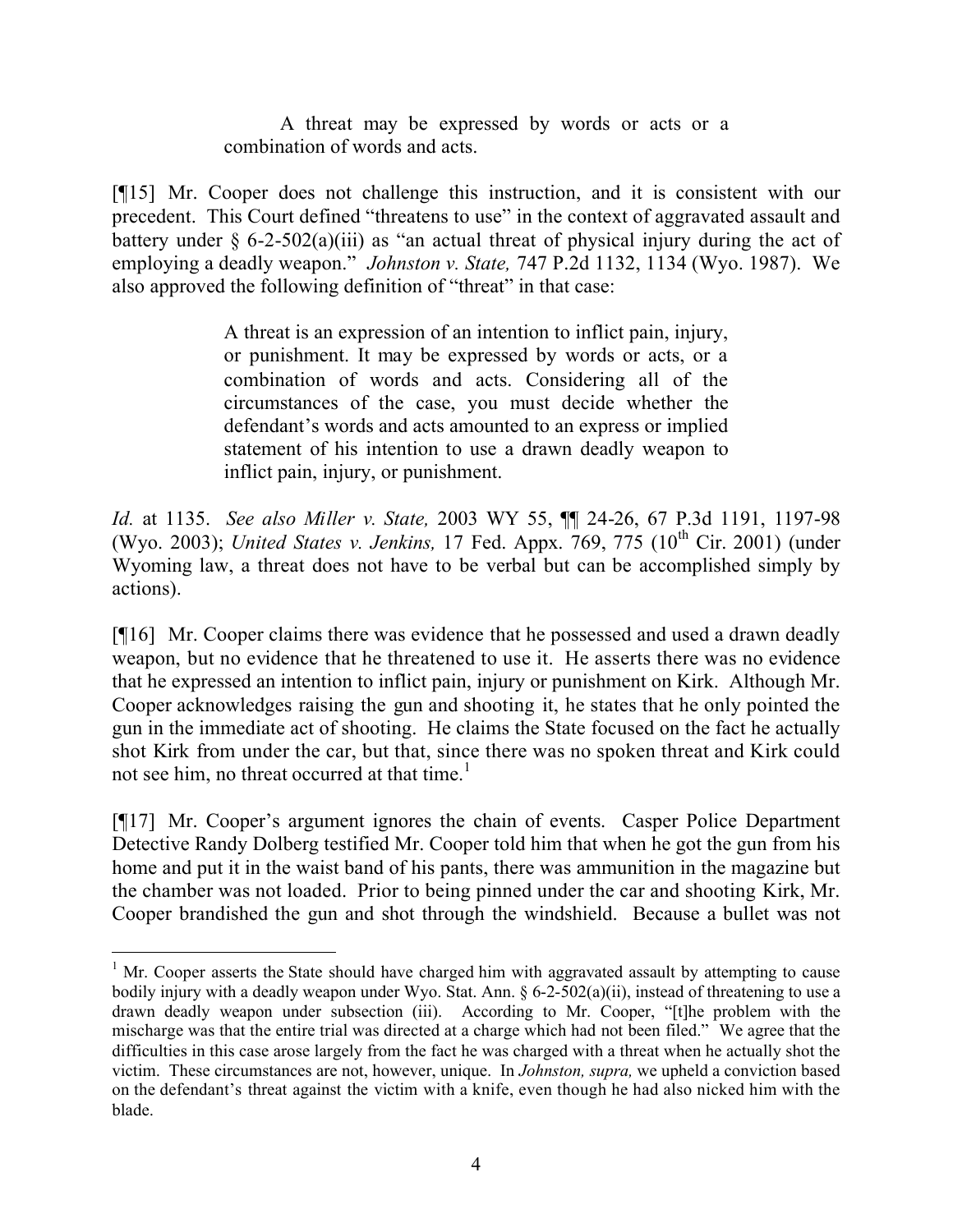loaded in the chamber, he "racked a round" prior to shooting toward the windshield. A recording of Detective Dolberg's interview with Mr. Cooper was admitted into evidence and played for the jury at trial. It confirms that Mr. Cooper stated he pulled the gun out of his pants, cocked the weapon and fired. Kirk also testified that, as he turned the corner with his car, he saw Cooper pull a gun out of his pants and point the gun straight at him.

[¶18] In many respects, the circumstances in the present case are similar to those presented in *Miller, supra.* During an argument with the victim, Ms. Miller retrieved a gun, pointed it at the victim, cocked the hammer and fired a shot which hit the floor because her boyfriend pushed the gun down. *Miller,* ¶¶ 24-26, 67 P.3d at 1198.We concluded the evidence of threatening to use a drawn deadly weapon was sufficient to support Ms. Miller's conviction of aggravated assault and battery under  $\S 6$ -2-502(a)(iii). Similarly, Mr. Cooper's actions of brandishing a gun and "jacking a round" or cocking the weapon before shooting were sufficient to establish he threatened to use a drawn deadly weapon.

# *2. Ineffective Assistance of Counsel*

[¶19] The right to effective assistance of defense counsel is guaranteed by the Sixth Amendment to the United States Constitution and Art. 1, § 10 of the Wyoming Constitution. To prevail on a claim of ineffective assistance of counsel, a defendant must demonstrate that trial counsel's performance was deficient and the deficient performance prejudiced his defense. *Osborne v. State,* 2012 WY 123, ¶ 19, 285 P.3d 248, 252 (Wyo. 2012); *Ken,* ¶ 27, 267 P.3d at 574; *Strickland v. Washington,* 466 U.S. 668, 690–91, 104 S. Ct. 2052, 80 L. Ed. 2d 674 (1984). The deficiency prong requires a showing that counsel failed to render such assistance as would have been offered by a reasonably competent attorney. *Ken,* ¶ 27, 267 P.3d at 574. If the defendant establishes that counsel's performance was deficient, he must then demonstrate that he was prejudiced by showing "a reasonable probability exists that, but for counsel's deficient performance, the outcome would have been different." *Osborne,* ¶ 19, 285 P.3d at 252.

[¶20] Ineffective assistance of counsel claims involve mixed questions of law and fact. *Osborne*,  $\P$  17, 285 P.3d at 252. We defer to the district court's findings of fact unless they are clearly erroneous. *Strandlien v. State,* 2007 WY 66, ¶ 20, 156 P.3d 986, 992 (Wyo. 2007). The district court's "conclusions of law, which include the question of whether counsel's conduct was deficient and the question of whether the appellant was prejudiced by that deficient conduct," are reviewed *de novo*. *Id., quoting Robinson v. State,* 2003 WY 32, ¶ 16, 64 P.3d 743, 748 (Wyo. 2003).

[¶21] Mr. Cooper claimed that he was not guilty of aggravated assault and battery because he acted in self defense. Specifically, he asserted he initially shot at Kirk's car because he was about to be run over. He estimated the car was no more than twenty feet from him when he fired. Kirk maintained that Mr. Cooper was forty to fifty feet away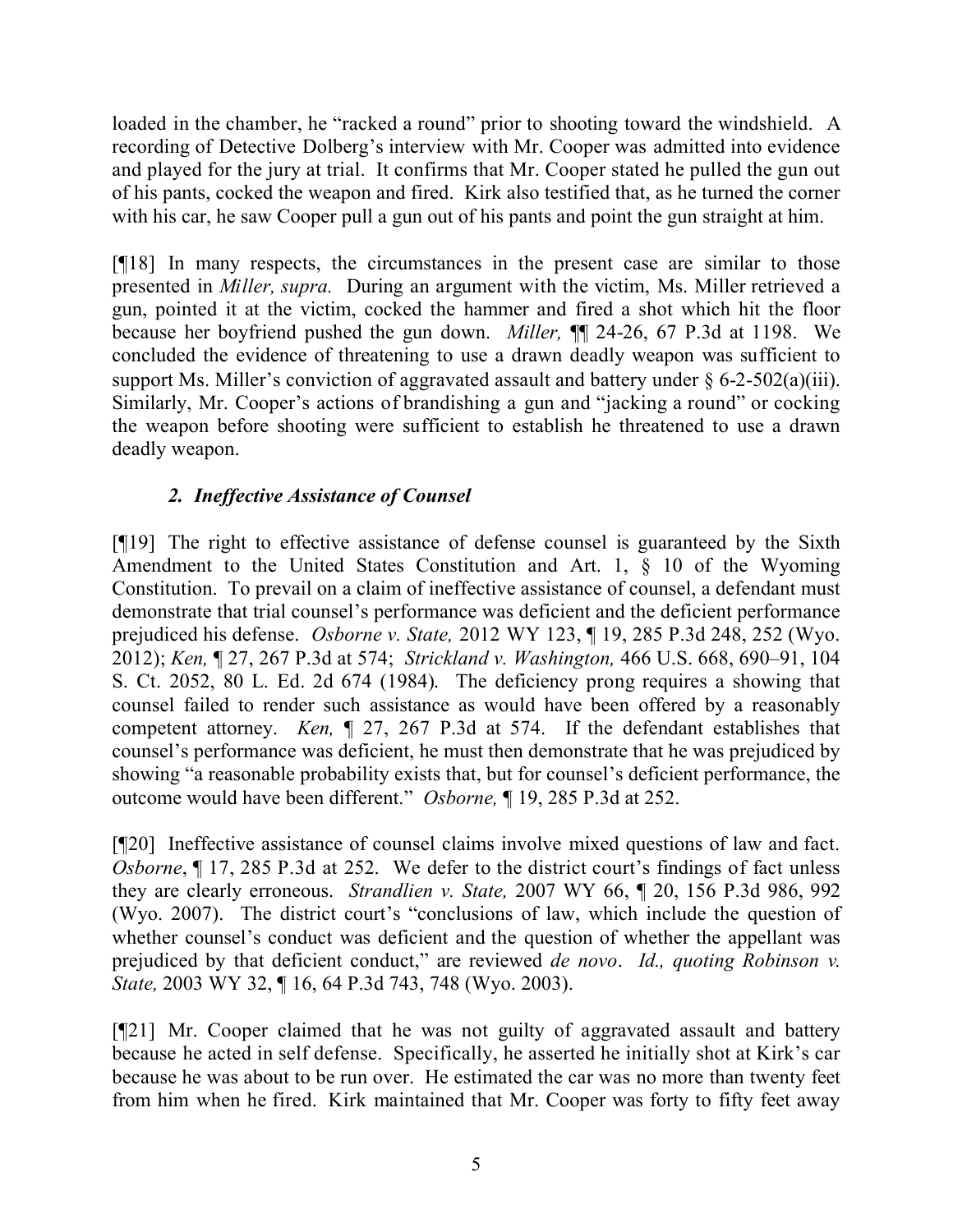when the shooting started and he accelerated toward Mr. Cooper after the first shots were fired. The determination of where the car was in relation to Mr. Cooper when he pointed his weapon and fired was obviously important, and Mr. Cooper claims his trial counsel's performance was defective because she failed to retain an expert witness to testify as to the distance based upon the angles at which the first two bullets hit the car.

[¶22] Counsel has a duty to conduct reasonable investigations or make a reasonable decision that makes particular investigations unnecessary. *Lopez v. State,* 2004 WY 28, ¶ 29, 86 P.3d 851, 860 (Wyo. 2004), citing *McCoy v. State,* 886 P.2d 252, 254 (Wyo. 1994). When an ineffective assistance claim is based upon the failure to call an expert witness, the defendant must show an expert was available who would have testified consistently with his theory. *Id.,* ¶ 30, 86 P.3d at 860.

[¶23] Mr. Cooper filed an affidavit with his motion for remand, stating he "shot at the car only at the last second as it approached to run me down." He said that his trial counsel told him that she would retain the services of an expert witness to analyze the "ballistics evidence in my case and testify regarding a reconstruction of the locations and relationships between myself and the car operated by the 'victim' at the moment of the shooting." She did not, however, present an expert.

[¶24] The State claims defense counsel's decision not to call an expert to analyze the trajectory evidence was appropriate because there was no showing that an expert was available. W.R.E. 702 guides the use of expert testimony:

> If scientific, technical, or other specialized knowledge will assist the trier of fact to understand the evidence or to determine a fact in issue, a witness qualified as an expert by knowledge, skill, experience, training, or education, may testify thereto in the form of an opinion or otherwise.<sup>2</sup>

[¶25] Gregory Taylor, an investigator and former law enforcement officer trained in accident and crime scene reconstruction, testified for Mr. Cooper at the remand hearing. He discussed the relative location of the car to Mr. Cooper when he first shot, based upon the angles of the bullet holes in the windshield provided by law enforcement reports. Kirk's car was not available, but Mr. Taylor located a similar vehicle and took measurements to aid in his calculations. Based upon that information, he dispelled Kirk's

<sup>2</sup> If there is a challenge to proposed expert testimony, the district court uses the two-part *Daubert* test to determine its admissibility. *Stalcup v. State,* 2013 WY 114, ¶¶ 22-23, 311 P.3d 104, 110-11 (Wyo. 2013). Under the *Daubert* test, the court first determines whether the expert's methodology is reliable; secondly, it determines whether the proposed testimony is relevant, i.e. whether it fits the facts of the particular case. *Id.,* citing *Cooper v. State,* 2008 WY 5, ¶ 10, 174 P.3d 726, 729 (Wyo. 2008). No *Daubert* analysis was requested or performed in this case.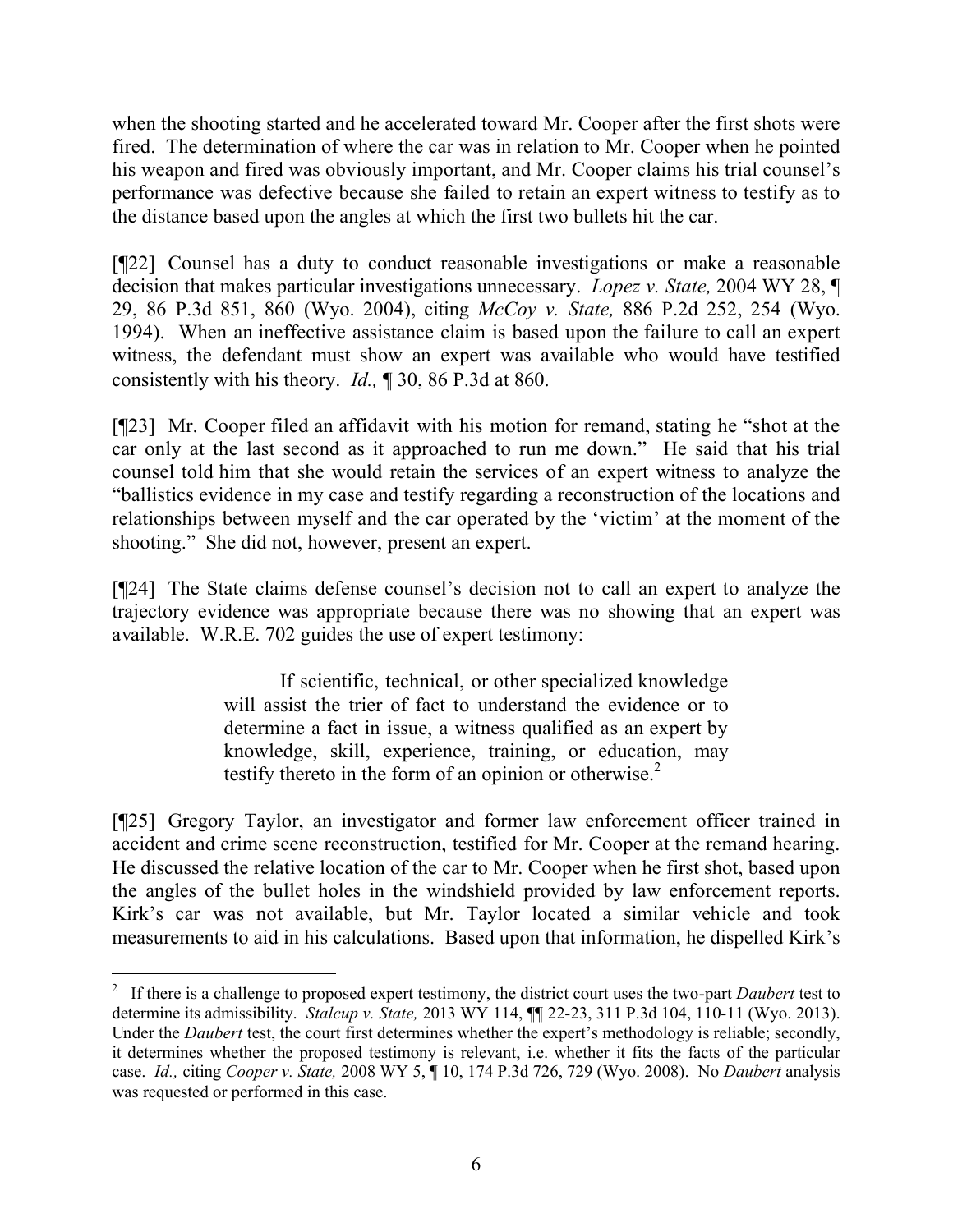testimony that he was forty feet or more away when Mr. Cooper fired the first shot. Mr. Taylor stated that, if Mr. Cooper was truly 40 feet away as Kirk stated, Mr. Cooper would have had to shoot from nearly fourteen feet high for the bullet to impact the windshield at the angle it did.

[¶26] Mr. Taylor used Mr. Cooper's height and the trajectory information to calculate the first bullet as being shot forty-two inches from the windshield, or 2.4 inches past the front bumper. The second shot was made from twenty-two inches from the windshield, or 17.4 inches past the front bumper of the car. Therefore, according to Mr. Taylor, the car was so close when Mr. Cooper fired the first two shots that his hand was already over the hood of the car. The third shot occurred when he was on the vehicle hood after being hit. Mr. Taylor explained that the calculations were not difficult to make and such training is standard in Nebraska, where he was trained.

[¶27] Mr. Cooper's trial counsel stated that she knew the angles of the gunshots into the windshield were important because they were relevant to determining "where Mr. Cooper would have been in proximity to the vehicle when the gunshots were fired." She indicated the distance was important to Mr. Cooper's self-defense claim. Trial counsel testified that she consulted trajectory charts on the internet to make her own calculations of the distance. She made a tactical decision to forgo consulting an expert witness and to, instead, present the evidence regarding the distance between the car and Mr. Cooper through cross examination of the State's witnesses. She explained her rationale as follows:

> Q. . . . Did you consider retaining an expert or . . . a witness on behalf of your client who could make those calculations?

> > A. Yes. Q. Okay. Did you contact anybody?

A. No.

Q. Any particular reason why?

A. I made a decision after looking at all the statements and the evidence that an expert witness wouldn't have probably made any difference about the outcome of the case. All the witness statements were consistent with what happened. Mr. Cooper testified that he shot the gun prior to being hit by the automobile. The driver of the vehicle also testified to the same. And then all the – all the evidence and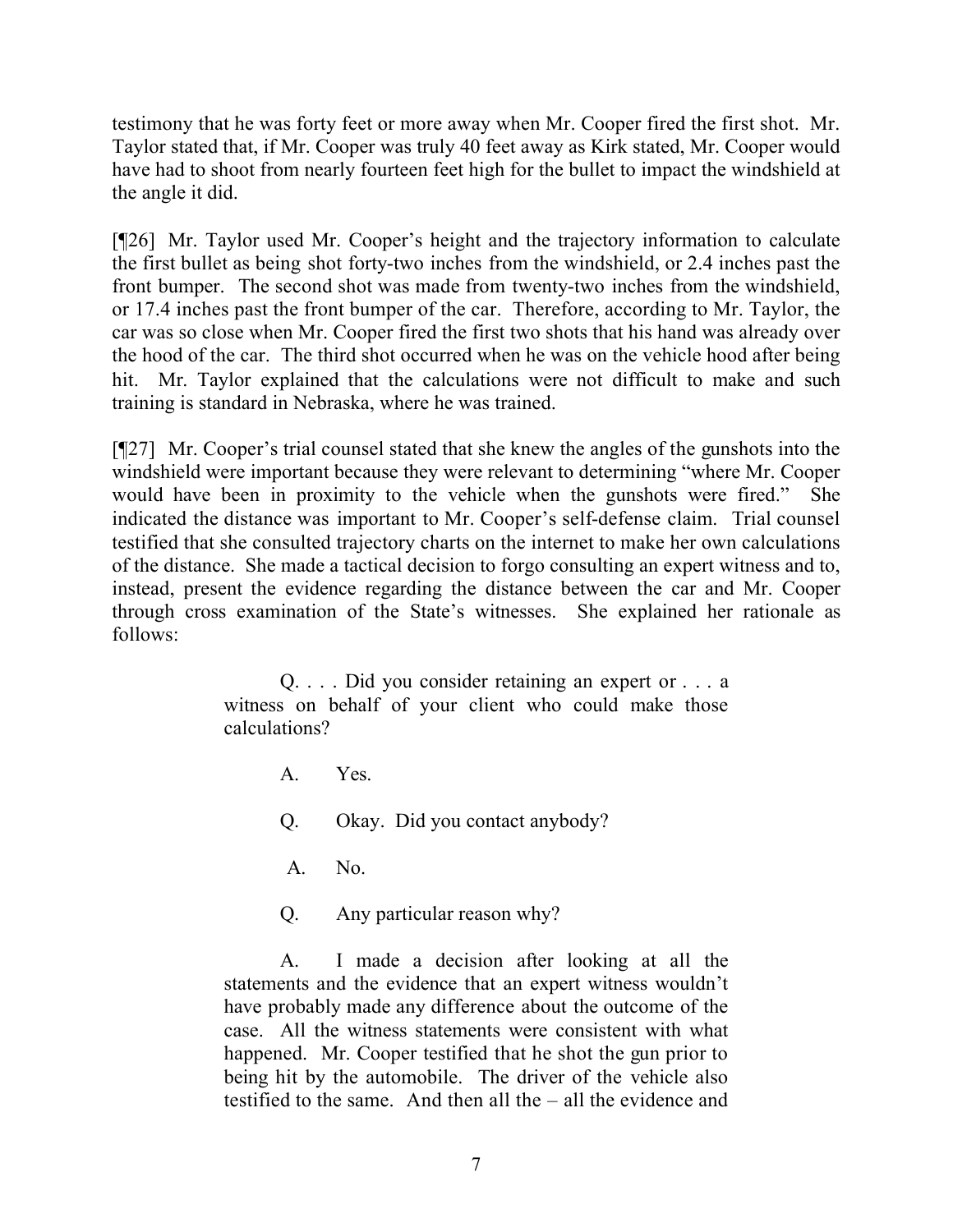exhibits [were] consistent, so there wasn't anything that was inconsistent in the statements that were made.

Defense counsel stated that she thought she had questioned the state's witness about the distances and angles.

[¶28] In fact, the evidence on the distances was not consistent, and Mr. Taylor testified that eye witnesses commonly make mistakes in estimating distances. Kirk testified that the car was forty to fifty feet from Mr. Cooper when he started firing. Mr. Davis testified that the car accelerated very quickly toward Mr. Cooper and the shots were fired when he was hit by the car. Mr. Cooper stated in his interview with Detective Dolberg that the car was no more than twenty feet away from him when he began shooting.

[¶29] Trial counsel's strategy to present the distance evidence through cross examination of the State's witnesses did not pan out. She apparently assumed the State would call the evidence technician who actually did the trajectory analysis, but it did not. When she questioned Detective Dolberg about the distances, he stated that he did not have any specific training in trajectory analysis and that he could not determine how close the vehicle was when Mr. Cooper fired the first two shots. In the end, none of the trial witnesses testified concerning the distance based upon the trajectory evidence.

[¶30] Despite this lack of evidence, Mr. Cooper's trial counsel attempted to discuss her own distance calculations during closing argument, but drew an objection:

> [Defense Counsel]: . . . Mr. Cooper shot close distance, you know, close. . . .

> [The prosecutor] says, oh, the trajectory means nothing, oh jeez, nothing. That's why there's no expert witness to talk about the trajectory, because we know what the trajectory means.  $\ldots$  [W]e know it means he was close distance when he was shooting. We know what that means. 15 degrees, 27 degrees. At that angle the vehicle had to have been less than 8 feet away.

> [Prosecutor]: Judge, I'm going to object to that. There's absolutely no evidence in the record to support that.

The district court judge stated that he could not recall the evidence on specific distance calculations, so he was going to leave that matter to the jury.

[¶31] The prosecutor was correct; there was no such evidence in the record. He pointed that out in his rebuttal argument: "What counsel says is not evidence, period. Eight foot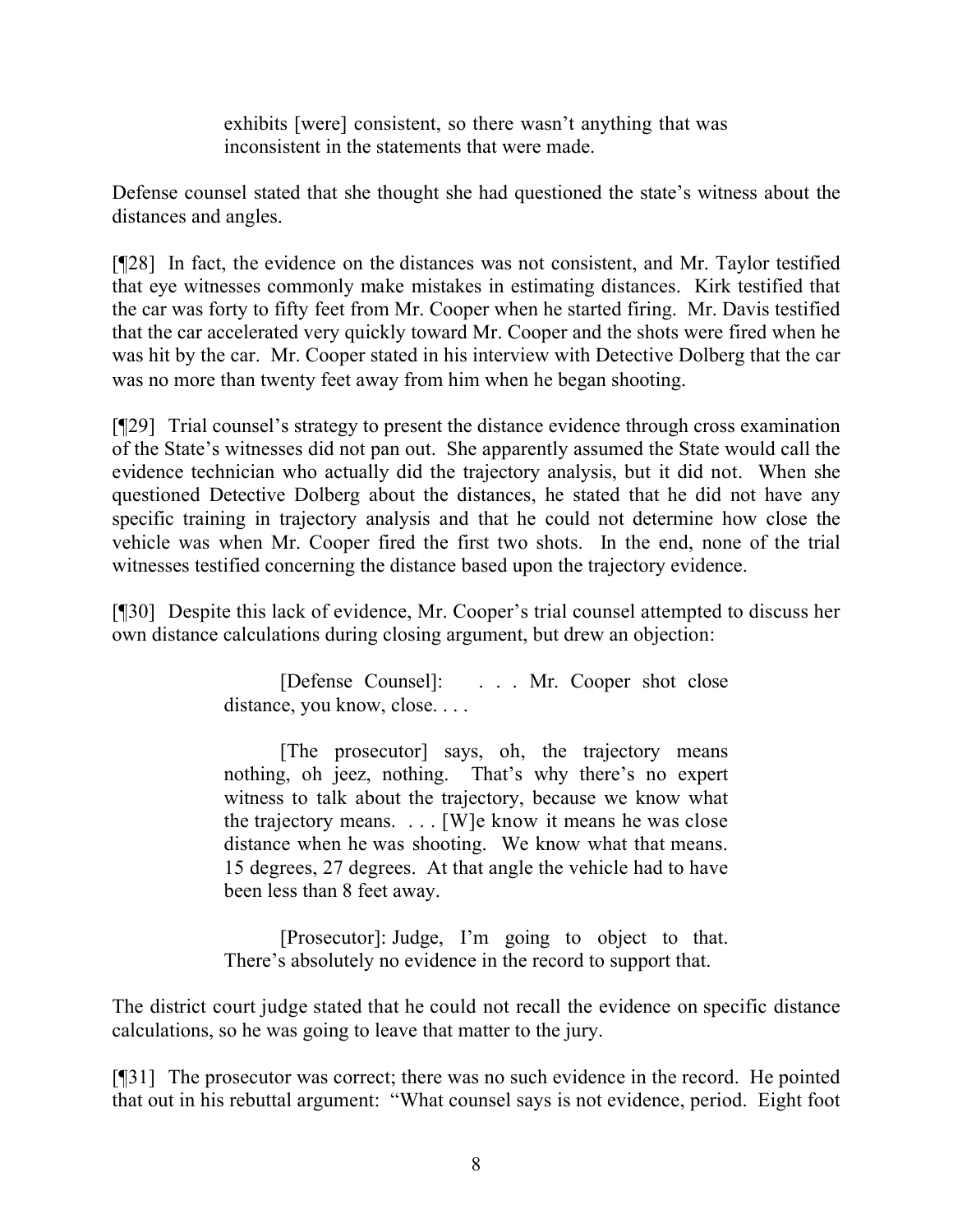at one point, talking about how far the car was away. There's not one witness that said eight foot. You can't stand here and say, I think it sounds pretty good so here it comes." Thus, not only was there no testimony to support the trajectory analysis and establish the actual distances, the lack of evidence was emphasized by defense counsel's improper argument using her own distance calculations rather than those of an expert.<sup>3</sup>

[¶32] The State also claims that Mr. Taylor may not have been permitted to testify about his calculations because he made some assumptions in his analysis. In particular, the State faults the proposed expert for assuming: 1) Mr. Cooper held the gun with two hands, when he could have held the gun with a single hand or sideways, resulting in different height calculations; and 2) the ground on which he was standing was flat. Experts typically are not fact witnesses in that they did not personally witness the event about which they are testifying. In that respect, they have to rely upon the observations of others and data collected at the scene. *See* Wyoming Rules of Evidence 702 through 705. In making their calculations, expert witnesses may have to make certain assumptions. The validity of those assumptions is properly tested on cross examination, but the fact that assumptions are made does not make the opinions inadmissible. *See, e.g.*, *Hermreck v. State,* 956 P.2d 335, 340 (Wyo. 1998). Importantly, there is no indication that either the way Mr. Cooper held the gun or the slope of the ground could have accounted for the bullet being shot from nearly fourteen feet high.

[¶33] The district court concluded that Mr. Taylor's testimony would have added little to the defense theory of self defense. To the extent this is a finding of fact, we conclude it is clearly erroneous. Expert testimony regarding the distances based upon the bullet trajectory evidence was available. Defense counsel's plan to draw the evidence out on cross examination and through her own internet investigation did not work out and the jury was left with no explanation of the physical evidence regarding the relative distances between Mr. Cooper and the car. Mr. Taylor's testimony would have filled this vital gap. We also disagree with the district court's conclusion that defense counsel's performance was adequate. Our *de novo* review leads us to the inexorable conclusion that defense counsel's failure to consult an expert was not reasonable trial strategy and amounted to deficient performance.

[¶34] In accordance with our standard of review, even after showing that counsel did not reasonably investigate or unreasonably failed to call an expert witness, a defendant still

 $3 \text{ In *Hinton v. Alabama,* U.S. , S. Ct. , 2014 WL 684015 (February 24, 2014), the$ United States Supreme Court applied the *Strickland* analysis and concluded that defense counsel's performance was deficient when he failed to determine that more than \$1,000 was available to hire an expert ballistics witness. The only "expert" that defense counsel could locate who was willing to work for such a low fee was not well qualified, had difficulty operating the microscope, and had only one eye. *Id.* at \*3-4, 6-7. In comparison, defense counsel in this case did not make any effort to hire an expert and attempted to rely on her own calculations derived from an internet search.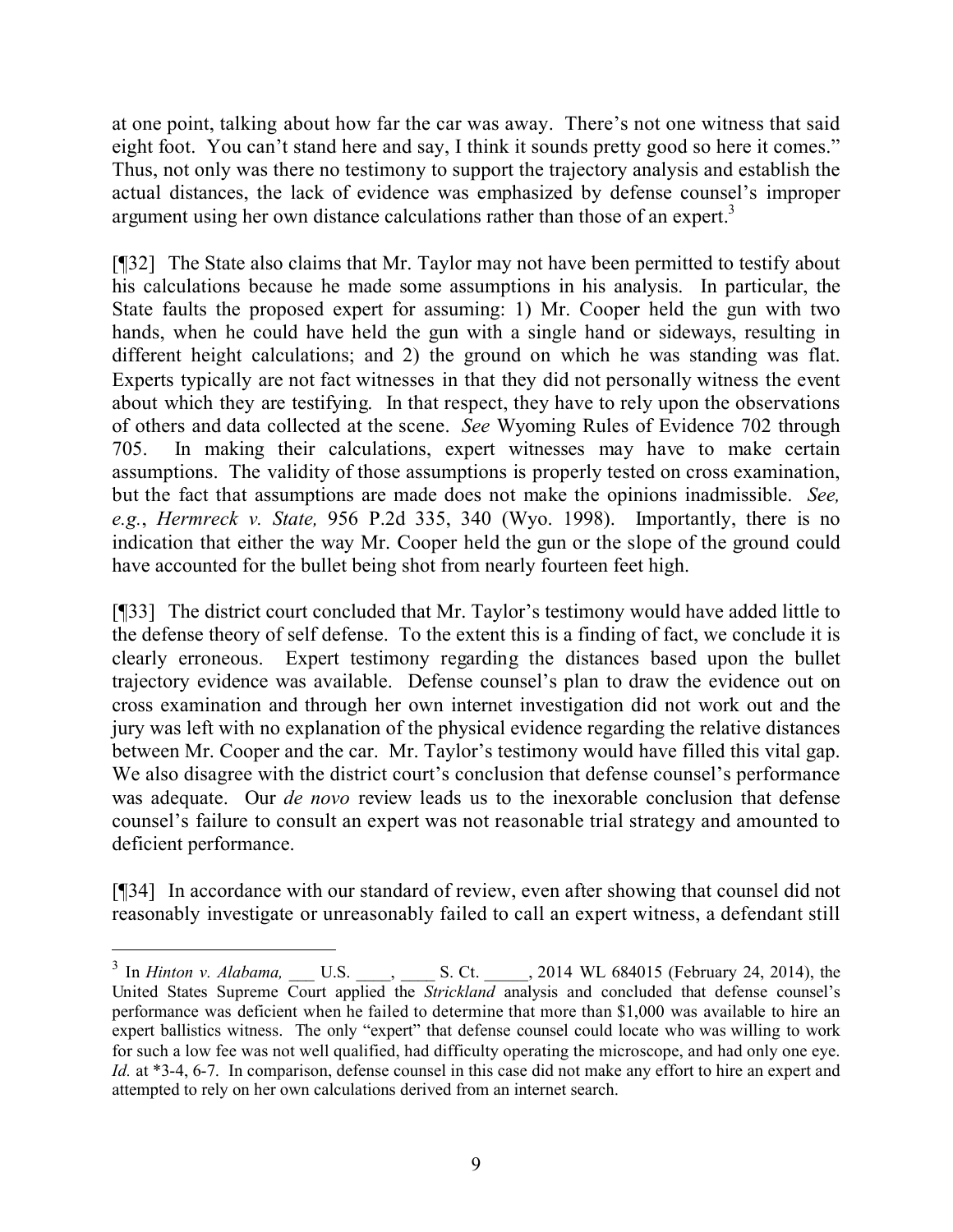must show that the deficient performance prejudiced him in order to prevail. *Osborne,* ¶ 20, 285 P.3d at 252. A defendant is prejudiced by deficient attorney performance when "a reasonable probability exists that, but for counsel's deficient performance, the outcome would have been different." *Osborne, ¶* 19, 285 P.3d at 252. The State presented three reasons why Mr. Cooper was not prejudiced by defense counsel's actions: 1) the trajectory evidence could not have explained away the three shots Mr. Cooper fired from under the car; 2) the evidence did not explain why he did not retreat when the car drove toward him; and 3) it did not explain why he gave inconsistent statements to law enforcement. The district court agreed that these circumstances demonstrated that Mr. Cooper was not prejudiced by his defense counsel's performance.

[¶35] Reviewing the district court's conclusion *de novo*, we must disagree; the three cited circumstances did not cure the prejudice associated with the lack of expert trajectory evidence. The jury was instructed that the right to self defense ends when the danger ceases. The State's argument that he was not justified in firing the last three shots assumes that the danger had ended once Mr. Cooper was trapped under the car. The evidence established that Mr. Cooper was pinned between the car and a fence and Kirk refused to move the car off of him. It was up to the jury to decide whether Mr. Cooper was justified in feeling he was still in danger and needed to defend himself at that point.

[¶36] The question of whether or not Mr. Cooper should have retreated was, similarly, a jury question. Under  $\S 6$ -2-502(a)(iii), a threat to use a drawn deadly weapon is excused if it is reasonably necessary in defense of his person, property or abode or to prevent serious bodily injury to another. The issues involved with the reasonableness of Mr. Cooper's actions, and his possible obligation to retreat, were distinctly questions of fact. *See Drennen v. State,* 2013 WY 118, ¶¶ 40-43, 311 P.3d 116, 130-31 (Wyo. 2013).

[¶37] The jury was also charged with determining Mr. Cooper's credibility. It is true that he made inconsistent statements to law enforcement about shooting the gun and it was up to the jury to determine the significance of those statements. However, the inconsistent statements would not affect the physical evidence as explained by an expert witness, and that evidence would have been singularly helpful to his position that he acted in self defense. Under these circumstances, a reasonable probability exists that, but for trial counsel's deficient performance, the outcome would have been different. *Osborne,* ¶ 19, 285 P.3d at 252. Mr. Cooper is, therefore, entitled to a new trial.

# *3. Self Defense Jury Instructions*

[¶38] When this Court reviews jury instructions, they "must be considered as a whole, and individual instructions, or parts of them, should not be singled out and considered in isolation." *Farmer v. State*, 2005 WY 162, ¶ 20, 124 P.3d 699, 706 (Wyo. 2005), quoting *Giles v. State*, 2004 WY 101, ¶ 14, 96 P.3d 1027, 1031 (Wyo. 2004). "As long as the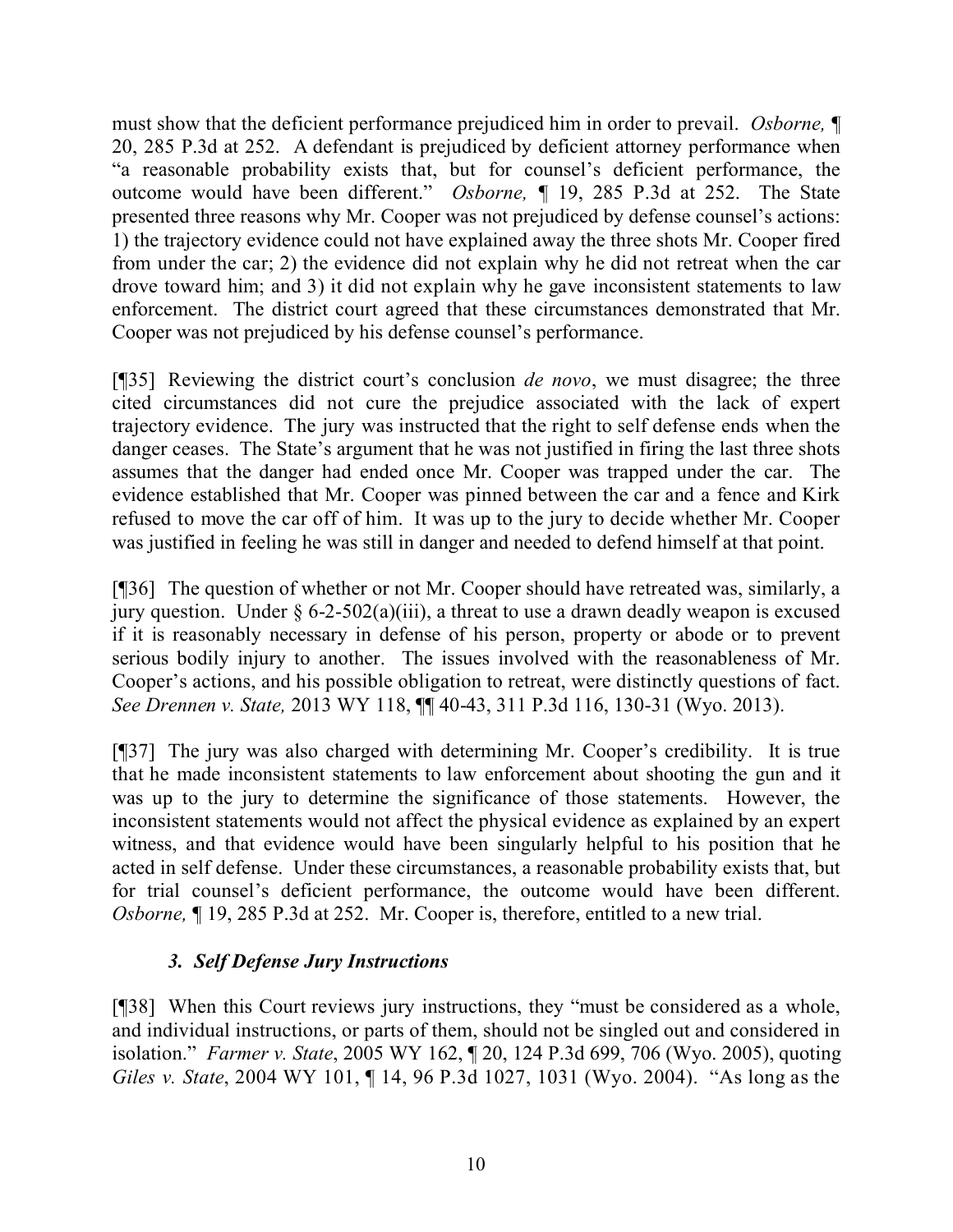instructions correctly state the law and the entire charge covers the relevant issue, reversible error will not be found." *Id*.

[¶39] Mr. Cooper did not object to the instruction challenged on appeal; consequently, the plain error standard of review applies to this issue. *Bloomfield v. State*, 2010 WY 97, ¶ 9, 234 P.3d 366, 369 (Wyo. 2010). Plain error occurs when: "'1) the record is clear about the incident alleged as error; 2) there was a transgression of a clear and unequivocal rule of law; and 3) the party claiming the error was denied a substantial right which materially prejudiced him."<sup>*Kidwell v. State,* 2012 WY 91, ¶ 10, 279 P.3d 540,</sup> 543 (Wyo. 2012), quoting *Talley v. State,* 2007 WY 37, ¶ 9, 153 P.3d 256, 260 (Wyo. 2007).

[¶40] Mr. Cooper takes issue with Jury Instruction No. 18, which stated:

Even if the defendant had reasonable ground[s] to believe and actually did believe that he was in imminent danger of death or serious bodily harm, the defendant was justified in using deadly force to repel the danger only if he retreated as far as he safely could do before using deadly force.

The law requires a person to retreat rather than to take the life of an adversary if there was a convenient mode of retreat without increasing his actual or apparent peril. To excuse a failure to retreat, it is necessary that the defendant's peril would be increased, or that it reasonably appeared that it would be increased by retreat. If you find that the defendant could have safely retreated but failed to do so, the defendant cannot rely on the justification of self defense.

[¶41] According to Mr. Cooper, this instruction did not follow the statutory definition of self defense for threatening to use a drawn deadly weapon set out in  $\S 6$ -2-205(a)(iii): "A person is guilty of aggravated assault and battery if he . . . [t]hreatens to use a drawn deadly weapon on another unless reasonably necessary in defense of his person, property or abode or to prevent serious bodily injury to another[.]" Consistent with Mr. Cooper's position, we stated in *Drennen,* ¶¶ 40-43, 311 P.3d at 130-31, that the statutory language governs self defense in an aggravated assault case involving threatening to use a drawn deadly weapon.

[¶42] The State's argument on appeal focuses on the plain error standard of review, particularly that the district court did not violate a clear and unequivocal rule of law. However, at oral argument, the State seemed to acknowledge that the instruction did not comply with the law as set out in *Drennan, supra,* which was decided after the trial in